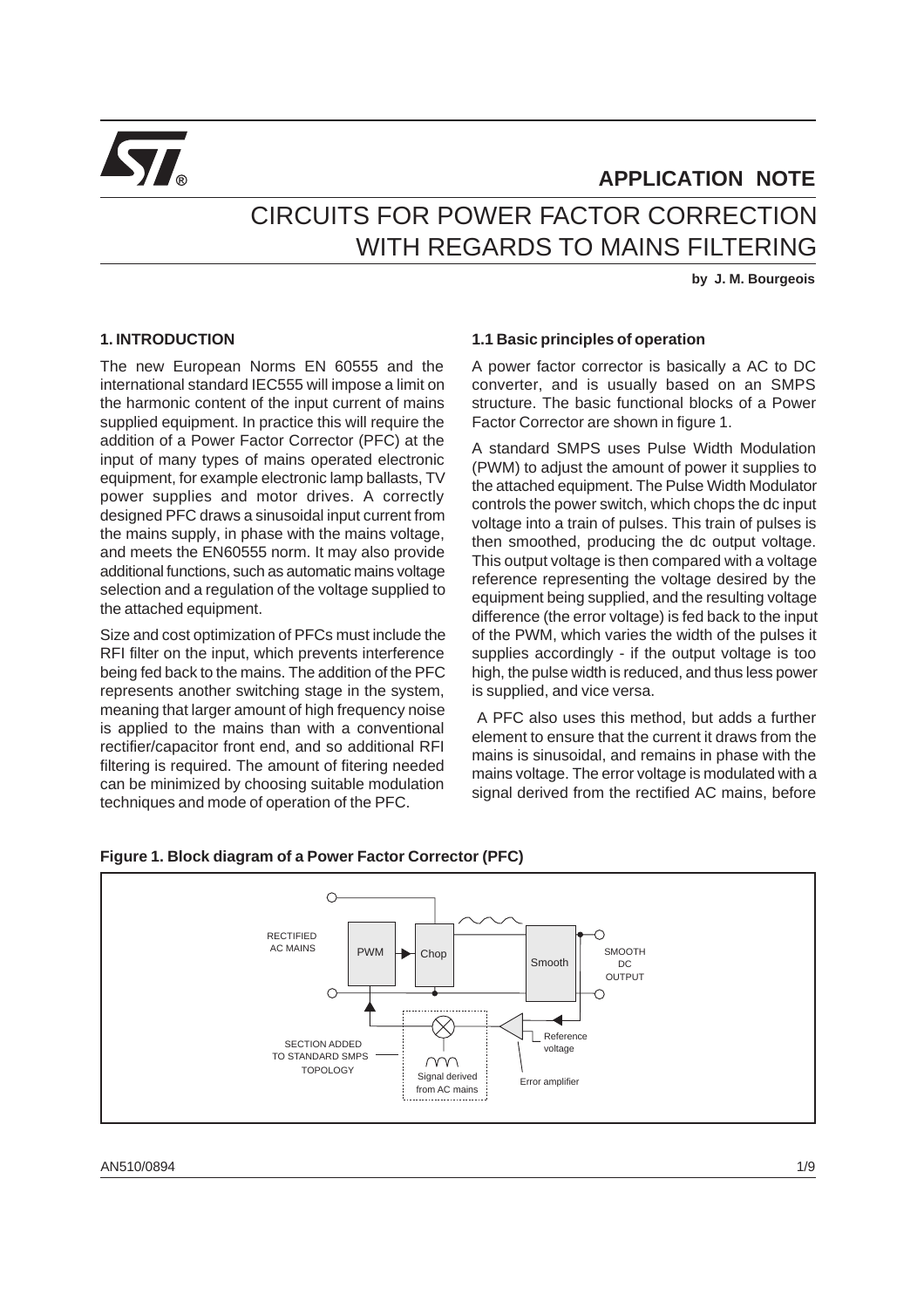## **APPLICATION NOTE**

being fed to the PWM input. This means that the width of the power pulse supplied to the output device depends both on the basic error voltage and also on the instantaneous value of the mains voltage. The PFC thus draws more power from the mains when the level of the mains voltage is high, and less when it is low, which results in a reduction of the harmonics in the drawn current.

## **2. ACTIVE POWER FACTOR CORRECTOR TOPOLOGIES**

Among the topologies shown in figure 2, the boost configuration operating in a continuous current mode (ie the value of the inductor at the input is calculated such that it conducts continuously throughout the switching cycle) applies the smallest amount of high frequency current to the input capacitor  $C_i$ . It is the only topology which allows the noise across the input capacitor to be reduced, which is the major factor defining the size and cost of the filter. Additionally, the boost inductor stores only a part of the transferred energy (because the mains still supplies energy during the inductor demagnetization) and so the inductor required is smaller in comparison with the other topologies.

The boost topology thus leads to the cheapest PFC solution, but does not provide either in-rush current or short circuit protection. The buck/boost topology can also be used; its advantages are that it can provide output isolation and adjustable output voltage. This paper will take the cost as the most important consideration, and so will concentrate on the boost circuit topology.

#### **3. BOOST CIRCUIT PARAMETER OPTIMIZATION**

Figure 3 shows the general topology of a boost PFC. Its optimization requires careful adjustment of the following parameters:

- $\bullet$  the value of the input capacitor  $C_i$
- $\bullet$  the current ripple in boost inductor  $L_{\rm b}$
- the parasitic capacitances of the boost inductor and the power semiconductors, including those associated with the heatsink
- the operating frequency and frequency modulation techniques.

#### **3.1 Value of input capacitor Ci**

The noise across the input capacitor, which determines the cost of the filter, is proportional to the current ripple and inversely proportional to the capacitor value.

A value of 3.3µF/kW is a good compromise between current distortion and noise generation.

## **3.2 Current ripple in the boost inductor**

The current ripple  $(∆i)$  is a function of the input voltage (V<sub>i</sub>), output voltage (V<sub>OUt</sub>), inductor value  $(L_h)$  and switching frequency  $(f_s)$ , and can

**ST** 



## **Figure 2. Active PFC topologies**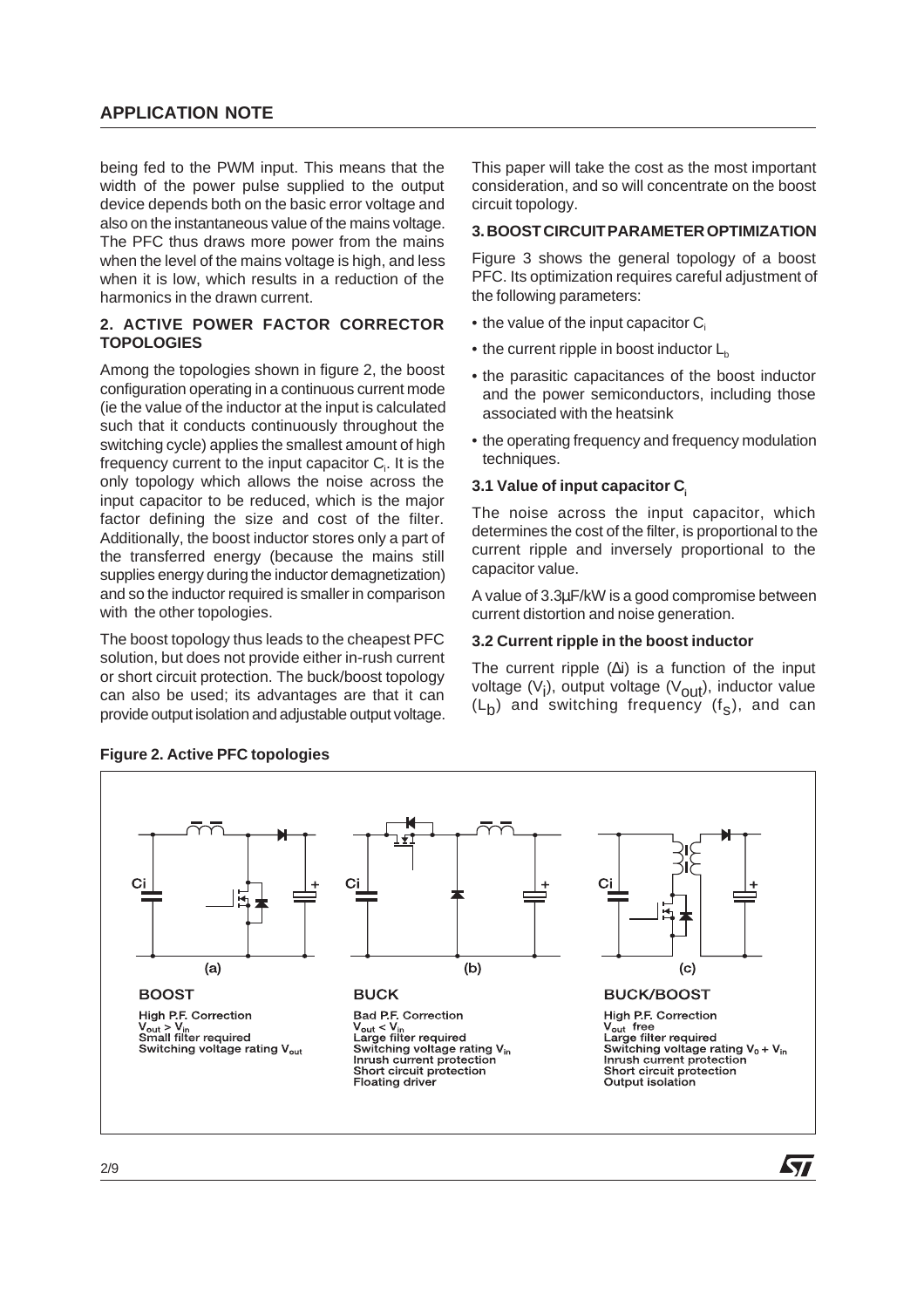**Figure 3. Basic topology of a Boost PFC**



be expressed as:

$$
\Delta i = \frac{(V_{\text{out}} - V_i) \cdot V_i}{F_s \cdot L_b \cdot V_{\text{out}}}
$$

Typical values may be  $V_i = 300V$ ,  $V_{\text{out}} = 400V$  and  $F<sub>e</sub> = 70$ kHz.

If the system is operating in continuous mode, a typical value of∆i may be 1A. This means an inductor value  $L_b = 1$ mH.

If instead the system operates in discontinuous mode,  $\Delta$ i might be 6A, in which case L<sub>b</sub> = 150µH.

The inductor current waveforms represented by these ripple values are shown in figure 4.4.

Using continuous mode requires an inductance value about ten times that needed when operating in discontinuous mode; however, the low value of current ripple means that a cheap and efficient iron powder core can be used.

When operating with ripple currents larger than around 1A, the larger dI/dt leads to the occurence of skin effects and large eddy currents in an iron powder core, meaning that operation in discontinuous mode requires a more expensive ferrite core.

As the maximum possible flux density in an iron powder core is much higher than that in a ferrite core (around 1.5 Tesla in iron powder against 0.25 in ferrite), this means that the size (and hence cost) of inductor required in both cases is around the same. So, a cheaper system is achieved controlling a small current ripple by operating in continuous mode, despite the large inductor value.

## **3.3 Frequency modulation techniques**

The switching frequency used can be constant or variable. If variable, the switching frequency can be controlled, or be free to vary within set limits. A circuit using variable switching frequencies can result in lower EMI and lower power losses, but the topology is harder to analyse, and the frequency characteristics sometimes more difficult to predict.

#### **3.4 Choosing the switching frequency to match the power semiconductor**

When using constant current ripple, increasing the switching frequency allows a reduction in the value of the boost inductor. However, increasing the switching frequency will lead to increased switching losses in the power semiconductors. In standard boost PFC circuits, conduction losses in the power switch will be lower than the switching losses, and consequently the switching frequency will be limited by the switching losses of the chosen power transistor, and the recovery losses of the boost diode.

Also, if compliance with VFG243 is required, using a switching frequency below 50kHz (where the constraints are more relaxed) will lead to a significant reduction in the cost of the filter.

Power MOSFET transistors are practical and cost effective in applications using up to 277V AC mains, with an output power of up to 3kW. The STE36N50-DK is a perfect solution for applications in the 1 to 3kW range. This device combines a low RDS(on) Power MOSFET with an ultra-fast

**ST**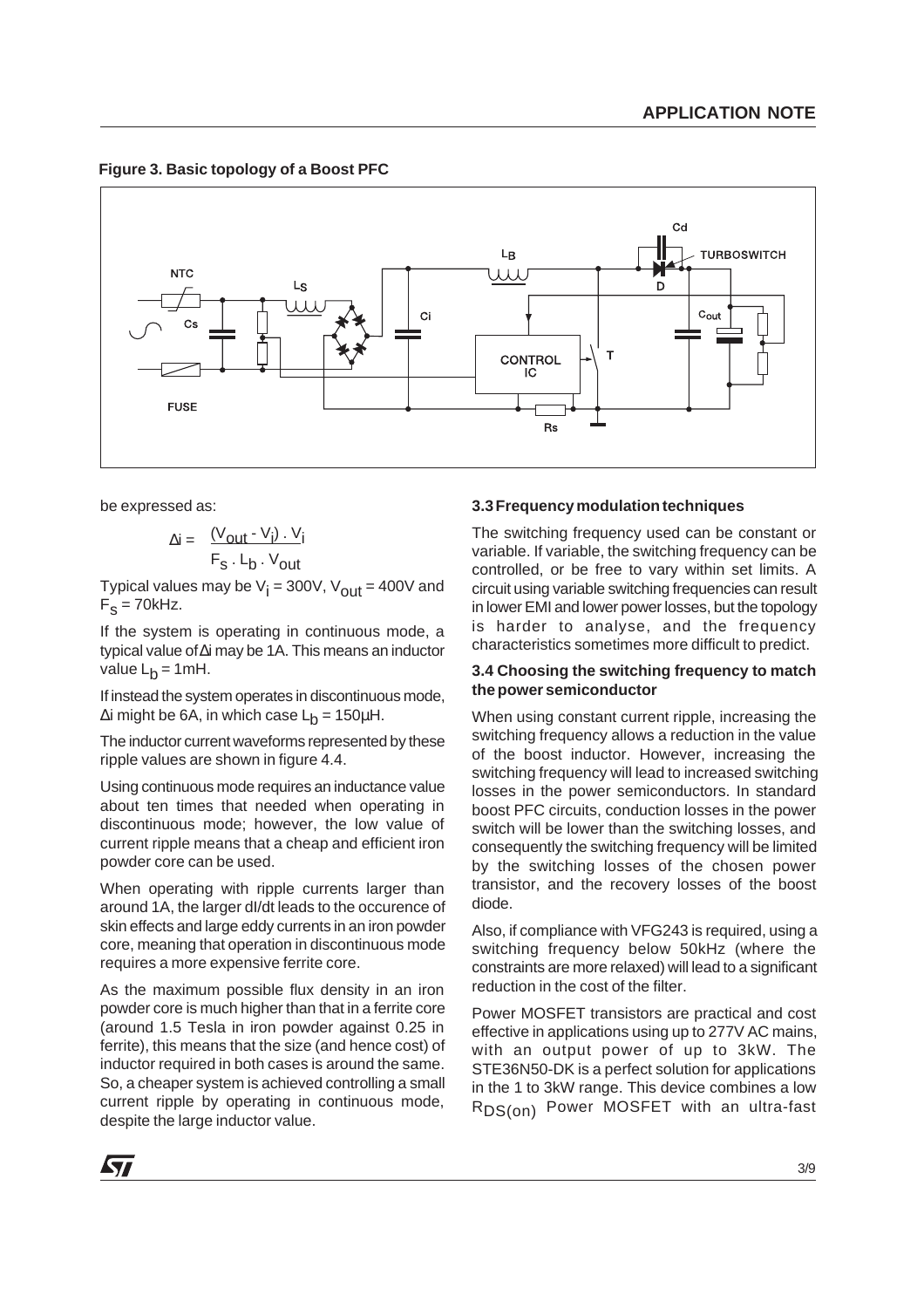TURBOSWITCH™ diode in a low inductance and capacitance ISOTOP® package. An active snubber should be added to achieve maximum efficiency.

Above 3kW, IGBTs are more suitable due to their lower on-state losses and higher current capability. They can be used at up to 30kHz when used with a snubber.

The recovery behaviour of the diode at turn-on is responsible for the majority switching losses in PFC applications. Diodes of the new TURBOSWITCH family have a typical reverse recovery time  $(t_{rr})$  of 25ns at 600V with a maximum  $V_f$  of 1.5V. The TURBOSWITCH A series significantly reduces losses and is available in ratings from 5A to 60A. If an active snubber is used, the B series is better suited due to its lower forward voltage drop.

## **4. MAINS FILTERING AND RFI NORMS**

This analysis has been made with reference to EN60555 (reference [1) and VDE0871B (reference [2) norms and design requirements.

## **4.1. RFI Norms**

The limits given by VDE0871/B are shown in figure 4.1. With increasing operating frequency, limits given by the norm decrease, while the noise measured across the normalized impedance increases (figure 4.2, 4.3). When the switching frequency is increased, the required filter attenuation is not reduced as much as one would expect. The margin between the limits and the noise is only improved by about 10dB/ decade. As an example, an increase of switching frequency from 10kHz to 100kHz would improve the filter attenuation by about 10dB, but would increase the switching losses by a factor of 10.

## **4.2 Filter optimization parameters**

Because of the increase in switching losses, instead of increasing the operating frequency, it is preferable to reduce the generated noise. The noise generated across the input capacitor is proportional to the current ripple. Figure 4.4 shows possible inductor current waveforms resulting from operation a) in continuous mode and b) in discontinuous mode.

Reducing the current ripple in the boost inductor by a factor of 20 will reduce the noise by 26dB. Continuous mode operation leads to minimum noise.

Operation with variable frequency is another means of noise reduction. This causes the noise spectrum to be spread over a wide frequency range, reducing the peak amplitude of the noise and so reducing the amount of filter attenuation needed. Figure 4.5 shows the noise across the input capacitor  $(C_j)$  of a boost PFC operating with either fixed or variable frequency. A 10dB noise attenuation is achieved with a modulation depth of 10kHz.

The norms demand the use of a wider bandwidth for noise measurements above 150kHz.; the window is increased from 200Hz to 9kHz. The result is an increased measurement sensitivity at frequencies above 150kHz.

This means that when the switching frequency of a PFC is increased, the effect of low harmonics increases suddenly at 150kHz: they are in effect generating more noise. This fact has to be taken into account when choosing a suitable switching frequency.

In the range 1-30 MHz, the noise is conducted by the parasitic capacitance of the boost inductor. During turn-on switching of the power transistor, the discharge current of this parasitic capacitor can exceed 1A. Using a boost inductor with a low parasitic capacitance can therefore significantly reduce noise and filter cost.

Multi-section winding techniques can be used to produce inductors with low parasitic capacitance, see figure 4.6. When an iron powder core is used, a single layer winding is the best way to achieve a low parasitic capacitance.

Slowing the commutation is also a good means of noise reduction in the range 1-30 MHz. Figure 4.7(a) shows the noise spectrum of a P.F.C. with fast switching and conventional windings. Figure 4.7(b) shows the effects of slowing the commutation, while figure 4.7(c) shows the effects of using multi-section windings.

The parasitic capacitance between the power semiconductors and the heatsink can be kept to a minimum by using insulated packages such as ISOWATT220, ISOWATT218, ISOTOP or DO220I, minimizing asymmetrical filtering.

## **5. CURRENT CONTROL BOOST PFC WITH VOLTAGE FEED-FORWARD**

Figure 5 shows a block diagram of a circuit implementing a current control boost PFC. A current reference is obtained by multiplying a number of feedback signals. This current reference is then compared with the average inductor current, and the results of the comparison are fed to the input of the PWM controller.

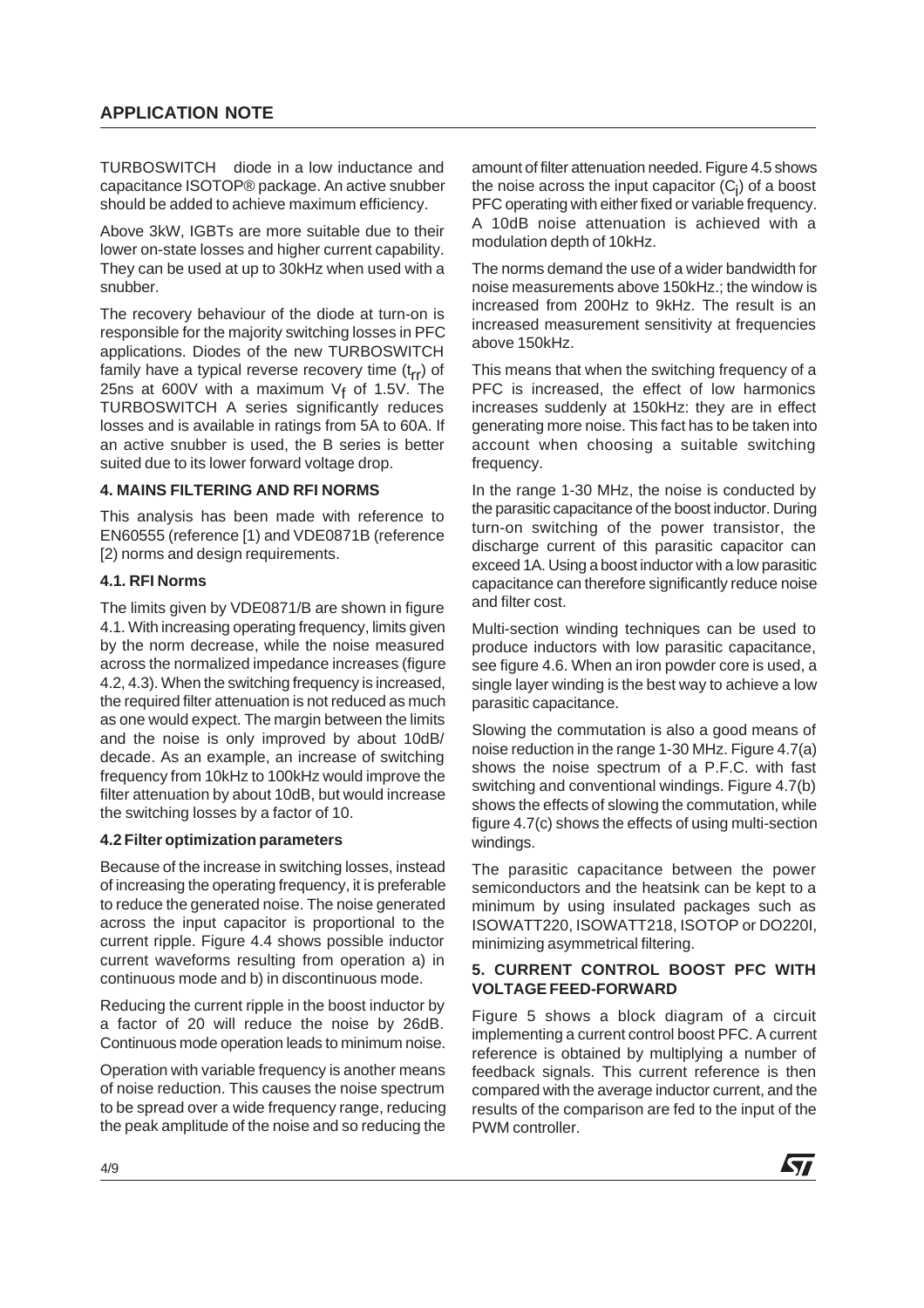

 $\sqrt{2}$ 



5/9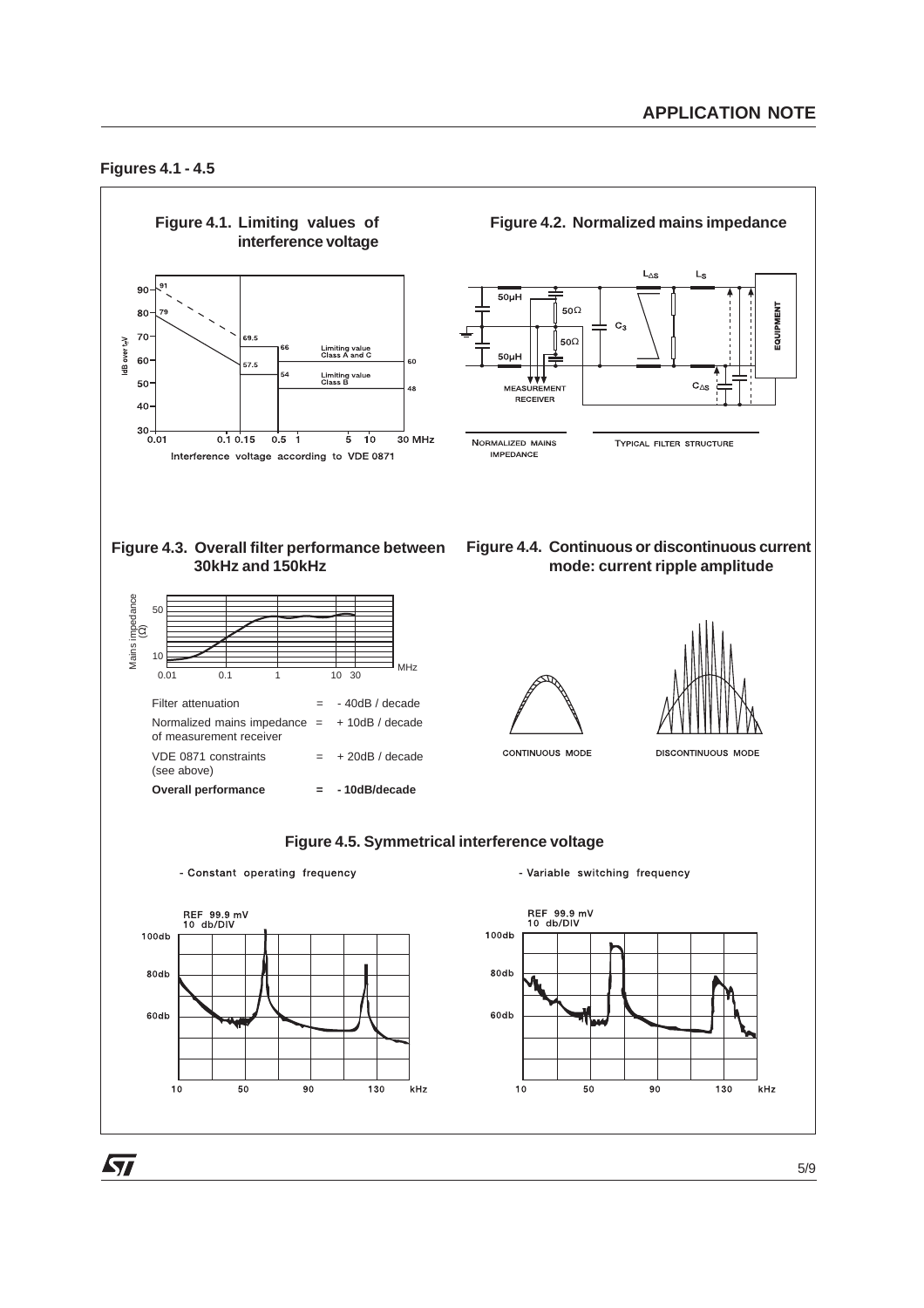# **APPLICATION NOTE**

## **Figures 4.6 - 4.8**



6/9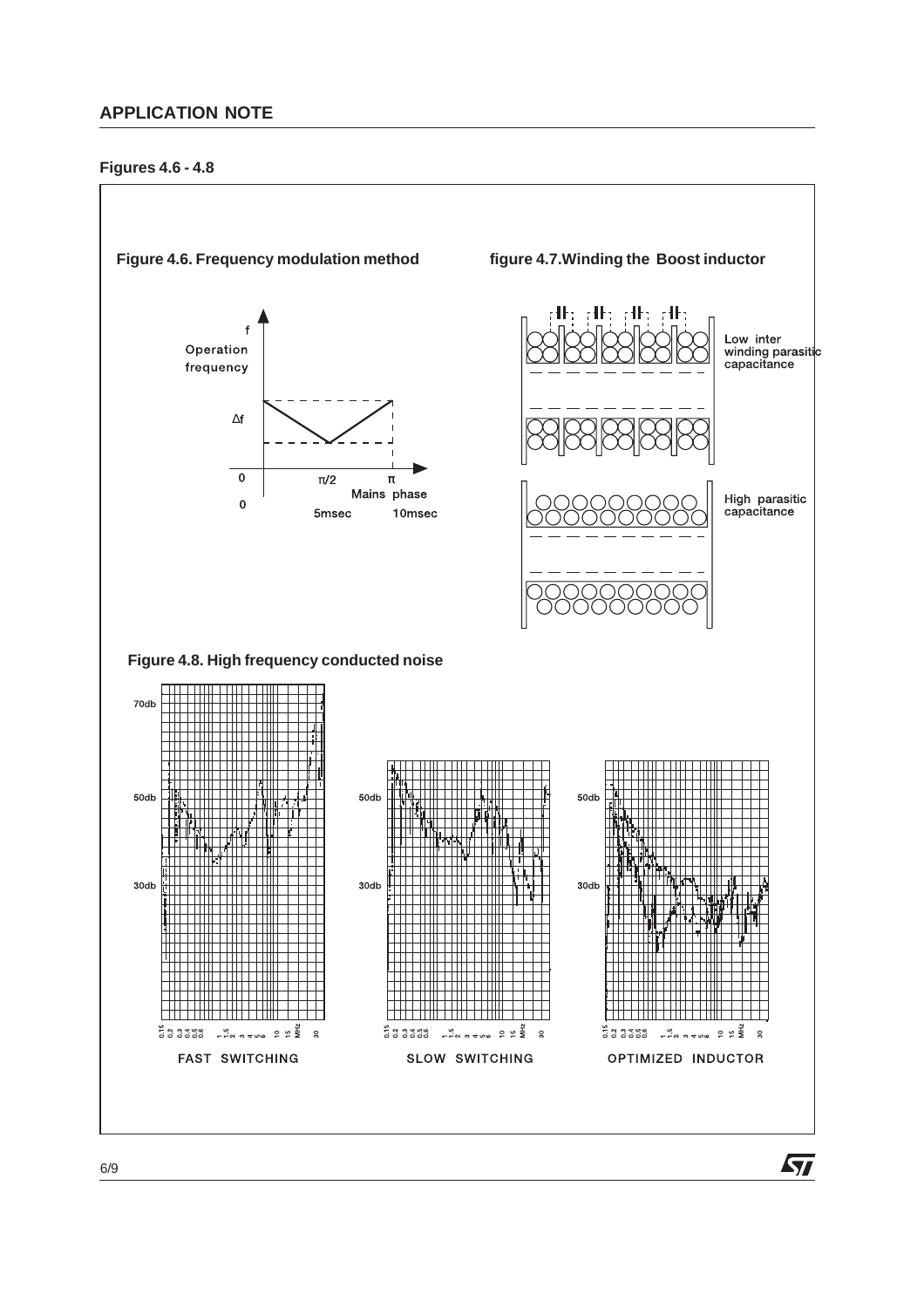

**Figure 5. PFCcircuit employing average current control**

 $\sqrt{M}$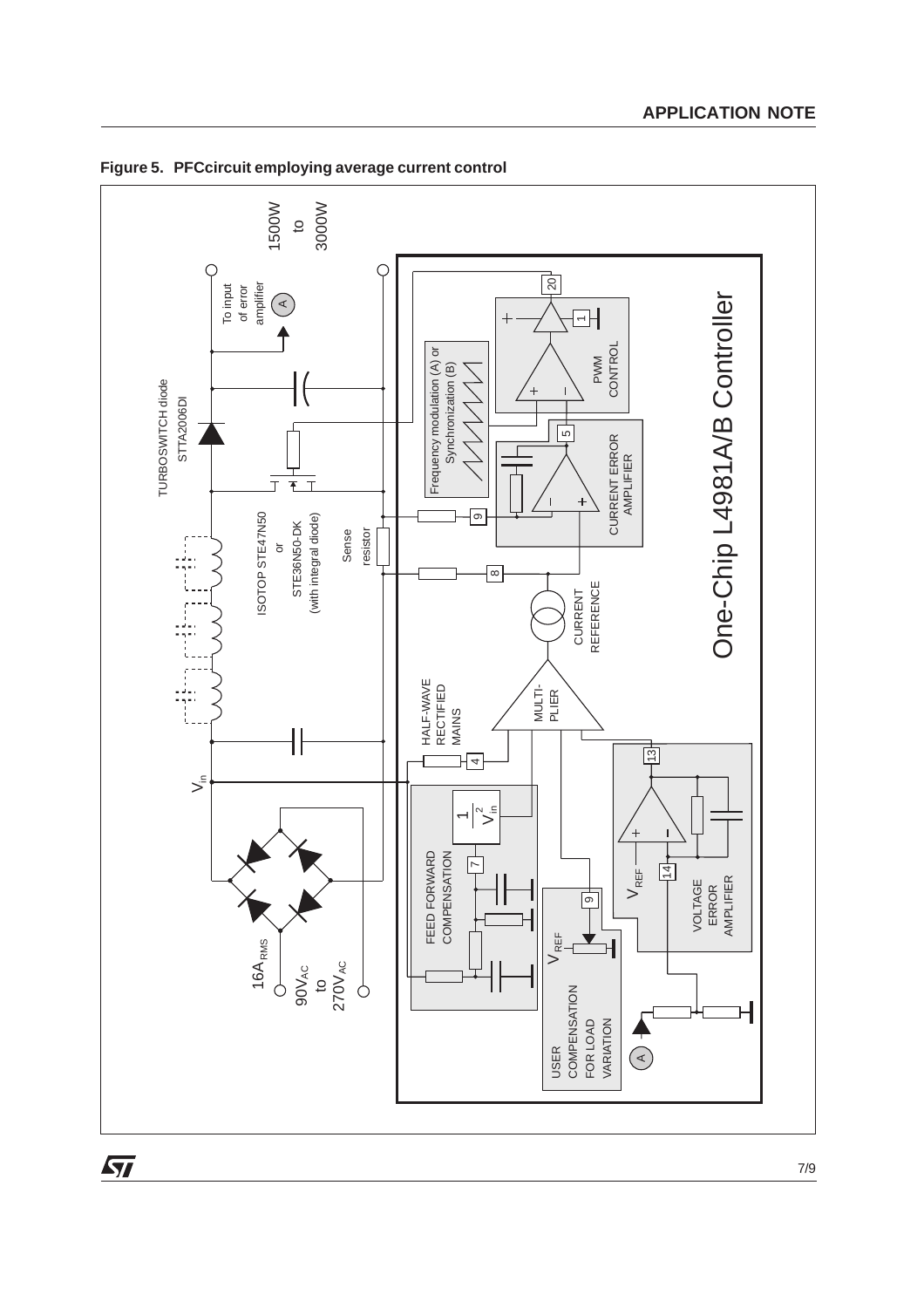## **5.1 Operation of the PFC**

To operate fully, the power factor corrector must maintain the following conditions:

- 1) The instantaneous value of the current drawn from the supply must follow the instantaneous value of the supply voltage, to ensure that the supply current waveform is sinusoidal and in phase.
- 2) The RMS power drawn from the supply must remain constant even if the the RMS supply voltage varies. This means that if the RMS value of the supply voltage falls, the RMS current drawn must increase.
- 3) The DC output voltage must remain constant despite variations in the load. For example if the DC output voltage falls the current through the load must be increased.

Condition (1) is maintained by feeding a half wave rectified signal at the mains frequency into the multiplier as described in section 1.1, while in certain applications, the voltage error amplifier can compensate for variations in both the RMS supply voltage and in the DC output voltage (as variations in the first lead to variations in the second).

However, in most applications the voltage error amplifier cannot be used to compensate for variations in the input supply voltage. This is because the

output of the PFC is not pure DC - a small amount of ripple still exists on top of the DC signal, which at high levels of voltage and current cannot be elimated with a realistically sized bulk capacitor. This ripple is at the frequency of the half-wave rectified mains signal, but is slightly out of phase. Hence if it is multiplied with the signal derived directly from the half-wave rectified AC mains, the result is a distorted half sine wave - see figure 6. A low-pass filter must therefore be applied to the input of the voltage error amplifier to remove this ripple. To remove enough of the ripple to allow the error amplifier to operate correctly, this filter usually designed to have a crossover frequency of around 20Hz.

However, the cutoff frequency of this filter decreases with the supply voltage. This is a problem where the value of the supply voltage is not known exactly, or where it is subject to large variations.

As an example, a typical system may be required to operate from a supply where the voltage can vary between 90V and 270V. As the crossover frequency decreases with supply voltage, the filter must be designed for correct operation of the system at the upper voltage limit. If the filter has a crossover frequency of 20Hz at 270V, the frequency will fall to a few Hz at 90V. This means that in this case the error amplifier has an unacceptably slow response to rapid changes of voltage at the input, and large

**Sy** 



**Figure 6. Distortion of error voltage**